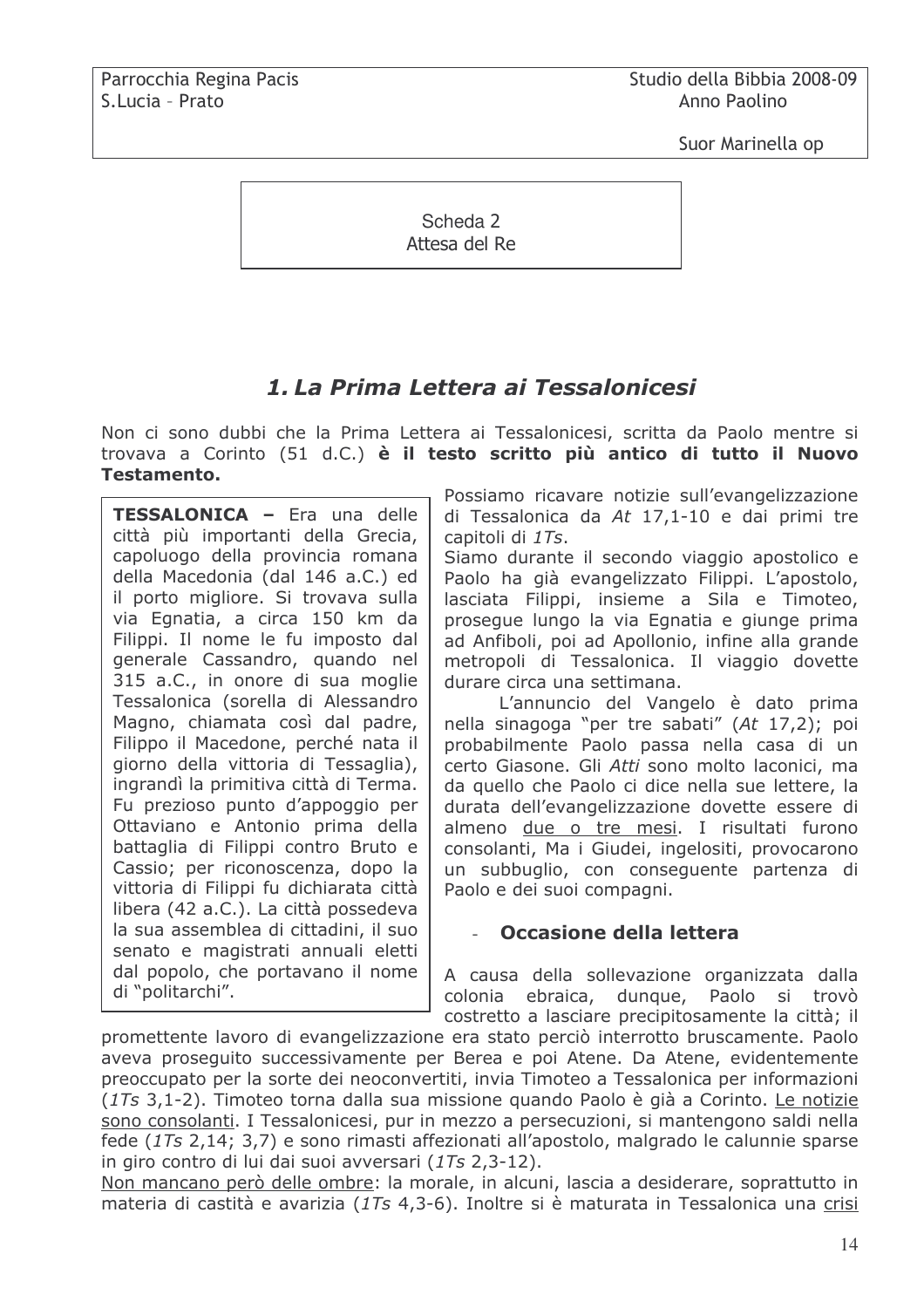dottrinale che si manifesta sotto un doppio aspetto, pur avendo come unico soggetto il ritorno di Cristo glorioso dai cieli.

#### La questione è la sequente:

- dopo la partenza di Paolo alcuni fedeli sono morti. I loro congiunti si affliggono per la loro sorte, perché pensano che nel giorno della parusia quei defunti si troveranno in una posizione di svantaggio rispetto ai vivi.
- D'altra parte, la convinzione dei Tessalonicesi riguardo all'imminenza della  $\bullet$ parusia ha spinto alcuni all'inerzia e all'ozio: perché preoccuparsi della vita quotidiana, se da un momento all'altro potrebbe incominciare il regno glorioso di Cristo?

Paolo vorrebbe tornare a Tessalonica per rivedere i suoi cari Tessalonicesi e per ovviare a questi inconvenienti di persona, ma non può per il momento; perciò decide di inviare loro questa sua prima lettera. Lo scopo dello scritto è dunque rinsaldare i vincoli tra l'apostolo e i neoconvertiti. Paolo effonde in questa lettera il suo cuore paterno; egli coglie l'occasione per smontare false concezioni e per esortare la comunità alla vita di fede.

## Struttura e contenuto

La lettera è piuttosto breve (5 capitoli), poiché è una conversazione a distanza tra Paolo e i Tessalonicesi. Ha dunque una struttura semplice, che si articola attorno a due parti principali.

Questa una possibile suddivisione:

- A. Introduzione  $(1,1)$
- B. Prima parte: rapporti tra i missionari e i Tessalonicesi (1,2-3,13)
- C. Seconda parte: esortazioni e direttive (4.1-5.24)
- D. **Epilogo** (5,25-28)

## La Seconda Lettera ai Tessalonicesi

L'attribuzione a Paolo di questo scritto fu negata per la prima volta nel 1798, in ambiente protestante. Oggi l'autenticità è riconosciuta da molti, ma non da tutti.

L'ipotesi più comune sulla sua origine la riallaccia alla prima lettera, con la quale l'apostolo era riuscito nell'intento di attenuare le preoccupazioni circa la sorte dei cristiani già morti.

Sorge però un nuovo motivo di agitazione: Paolo aveva affermato nella prima lettera (1Ts 5,2) che il giorno del Signore verrà "come un ladro nella notte", quindi in modo assolutamente imprevedibile.

Questa incertezza è però vissuta come imminenza: entro brevissimo tempo il Signore sarebbe tornato e sarebbe giunta la fine. Per affermare ciò essi si appoggiavano proprio sulle parole dell'apostolo; consequenza era ancora l'ozio, molto diffuso.

Perciò l'apostolo si affretta a riscrivere,

- per ammonire i Tessalonicesi che si erano abbandonati alla vita oziosa,
- · ma anche per complimentarsi con coloro che invece dimostravano costanza nella fede, nonostante le persecuzioni.

Soprattutto Paolo si preoccupa di chiarire l'insegnamento circa la parusia.

questa parola sei volte nelle due lettere ai Tessalonicesi. Nella lingua greca parusia era termine tecnico per indicare la visita solenne di un sovrano o di qualche personaggio importante, circostanza celebrata con feste, giochi, sacrifici. Tutto ciò restava a lungo nella memoria della gente. È probabile che questa espressione sia stata ritenuta da Paolo molto adatta ad indicare il ritorno trionfale di Cristo, che viene ad inaugurare il suo regno. La speranza della parusia è per i cristiani la grande attesa religiosa che abbraccia tutta la Scrittura, l'attesa dell'intervento definitivo di Dio nella storia.

 $\sim$   $-$ 

Troviamo

**PARUSIA** 

LA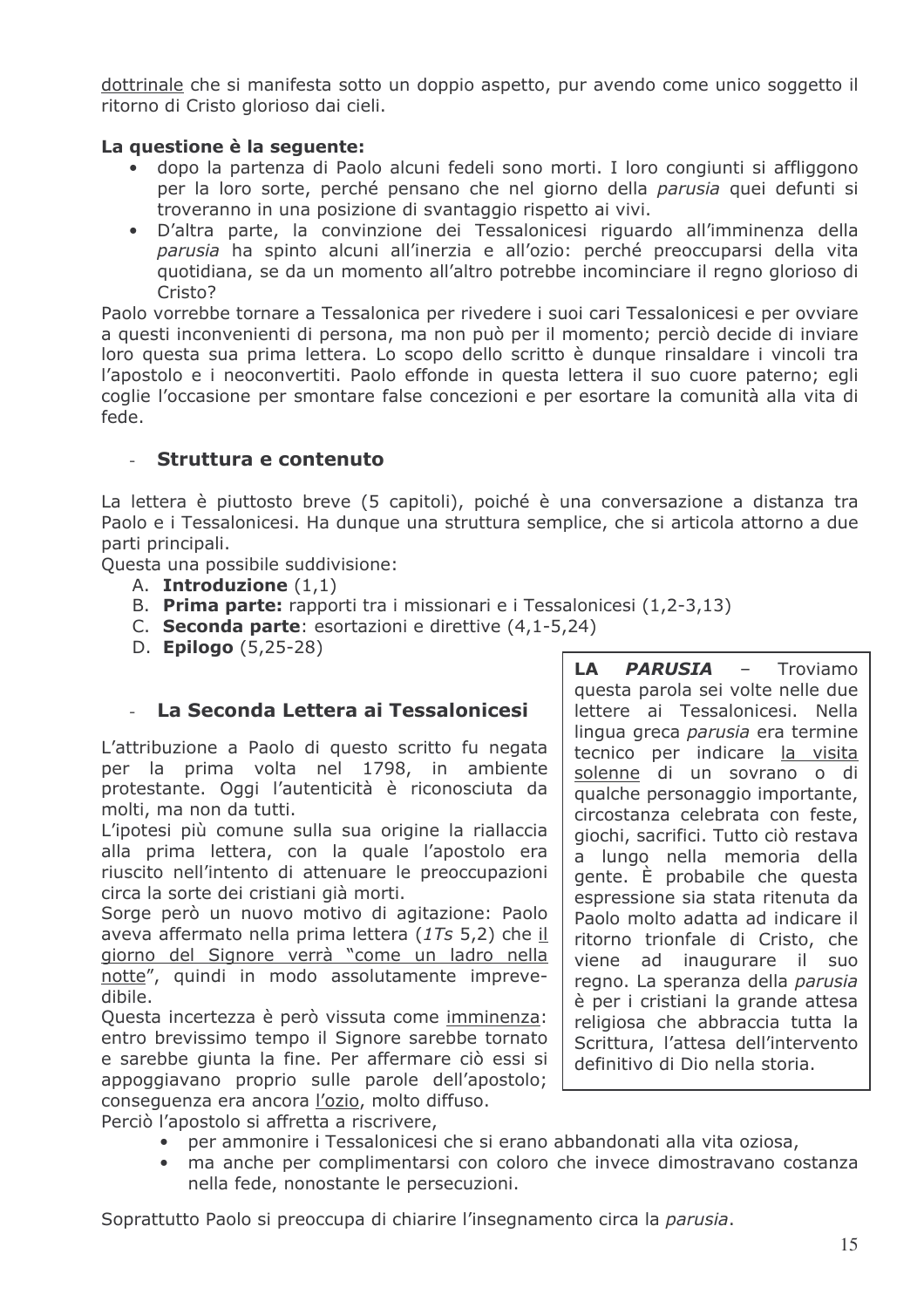# 2. Saremo sempre con il Signore (1Ts 4,13-18)

## Il messaggio nel contesto

Dopo una serie di ammonizioni ed esortazioni – che l'apostolo doveva rivolgere più o meno a tutte le nuove comunità - Paolo passa ad un insegnamento di cui hanno bisogno i Tessalonicesi in particolare. Ha appreso infatti da Timoteo che nella loro comunità regna la tristezza, anzi forse anche un certo smarrimento, dovuto ad un'imperfetta conoscenza della fede. Ecco allora la necessità di un'esortazione sotto forma di insegnamento chiarificatore.

Occasione di queste parole di Paolo è la domanda se coloro che sono morti prima della venuta del Signore lo vedranno venire, oppure no.

I Tessalonicesi credono nella resurrezione dei morti,

ma non sanno se i morti risorgeranno prima del grande avvenimento, così da non essere in ritardo all'appuntamento.

#### La risposta di Paolo è chiara:

non c'è alcun vantaggio per chi sarà ancora vivo al momento della *parusia*: prima risorgeranno coloro che sono morti, poi sarà la fine, tutti saremo portati incontro al Signore, per vivere per sempre uniti a Lui.

Non è dungue la morte a spaventare i Tessalonicesi, quanto piuttosto il fatto di non incontrare il Signore al suo ritorno, di mancare a quell'appuntamento che vale più della vita.

I Tessalonicesi convertiti a Cristo erano in parte greci ed in parte ebrei. Per i primi poteva essere un problema il fatto della resurrezione dei corpi; per i secondi la projezione verso il giorno del Signore poteva essere tale da far dimenticare il valore del presente. Per tutti era molto pericolosa quella tristezza che poteva portarli a comportamenti pagani, lontani dalla fede professata.

• Il brano inizia con: "Perché continuate ad affliggervi" (4,13) e termina con: "Confortatevi a vicenda con queste parole" (4,18).

Lo scopo di questo discorso è dunque chiaramente quello di togliere l'afflizione e la tristezza del presente riguardo al futuro. Ecco perché Paolo inizia con l'annuncio della morte e risurrezione di Cristo, che è già oggetto della fede dei suoi interlocutori (4,14) e continua con una descrizione della venuta del Signore (4,15-17) intesa come sua nuova rivelazione e comunione definitiva con Lui. L'unione con Cristo, iniziata con il Battesimo, cresce tutta la vita e non si interrompe con la morte, i Tessalonicesi lo sanno. Ma il loro amore per il Signore, che già si fonda sulla certezza per fede della comunione con Lui e della risurrezione, è tanto grande da rendere per loro insopportabile il pensiero che alla sua venuta essi possano essere addormentati nel sonno della morte. E la tristezza che li invade è grande. Ma è anche pericolosa, perché può portare allo sconforto, alla disperazione (cioè alla mancanza di speranza!), fino a renderli come coloro che "non hanno speranza" (4,13), cioè i pagani. Anche la tristezza per cose buone ha il potere di ingannare...

# Lettura del testo

## $v.13$

"Non vogliamo poi lasciarvi nell'ignoranza". L'ignoranza, tipica del pagano, impedisce la speranza. Non si può sperare ciò che non si conosce.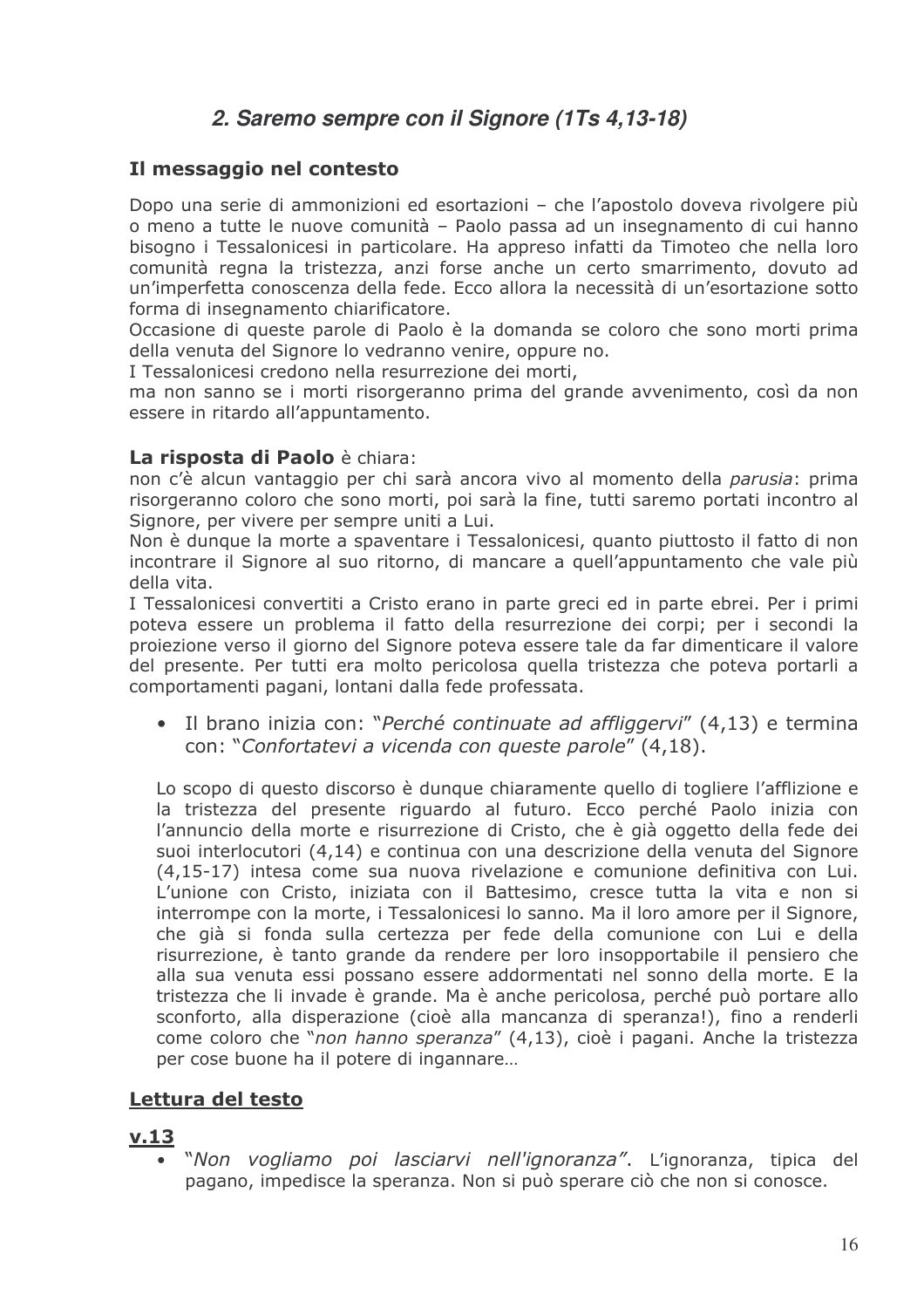- · "Circa quelli che sono morti". In greco c'è: "quelli che dormono". Chi dorme si sveglia, che muore risuscita. Il concetto di immortalità dell'anima, tipico della cultura greca, entra tardi nella bibbia (cfr Sap 2,21-5,23). Gli ebrei invece attendono la risurrezione dei corpi (cfr Dan 12,2-3; 2Mac 7;  $12,43-44$ ; Ez 37,1-14).
- "Perché non continuiate ad affliggervi". È proprio di Dio dare gioia senza  $\bullet$ causa precedente. Per questo è proprio del nemico cercare di toglierla in tutti i modi. Questa è la prima regola di discernimento spirituale per chi cerca il bene. Per chi invece è schiavo del male e dell'egoismo, vale il contrario: il nemico gli promette, però senza mantenere, gioia, o meglio piaceri apparenti, che poi sfumano. Dio, mediante il rimorso della coscienza, lo richiama a conversione. L'afflizione è pericolosa per chi serve il Signore, perché toglie la forza per camminare. Infatti la nostra forza è la gioia del Signore (Ne 8,10). Qui il motivo della tristezza è l'ignoranza circa il fatto se i morti vedranno il ritorno del Signore. Non sono tristi per la morte dei cristiani, quasi fosse inattesa: già Stefano è morto e già c'è stata una grande persecuzione (At  $7,55-8,4$ ).
- "Come gli altri che non hanno speranza". Quelli che non conoscono Dio  $\bullet$ (1Ts 4.5) sono senza speranza. Ma senza speranza di vita l'uomo è già morto per paura della morte. Solo la speranza che il io essere mortale sia la comunione con Colui che mi ha amato e ha dato se stesso per me (Gal 2,20), mi permette di vedere il fine là dove diversamente ci sarebe la fine di tutto. In questo caso tutto sarebbe senza senso. Non è vero che "finché c'è vita c'è speranza"... la vita può essere disperata, se è coscienza di morte. Piuttosto è vero che "finché c'è speranza, c'è vita"!

## $v.14$

- "Noi crediamo infatti". Non è un'ipotesi, è la realtà. Paolo parte da ciò che i Tessalonicesi sanno, l'annuncio già ascoltato, il cosiddetto kérvama, cioè il cuore della nostra fede: Gesù è morto e risuscitato. È questa la professione di fede della prima Chiesa. Gesù morto e risorto e di conseguenza la nostra comunione con Lui è il tema dominante delle lettere paoline: per il Battesimo ed il dono dello Spirito santo c'è una solidarietà reciproca tra Cristo e noi, fondata sull'amore e certificata da esso. Ecco allora che Paolo può affermare con sicurezza: "Se noi non risorgiamo, neanche lui è risorto" (cfr 1Cor 15,14). Noi sappiamo bene come avviene la nostra morte; come sarà la risurrezione? Il nostro corpo sarà trasformato conformemente a quello glorioso di Cristo (cfr Fil 3,21); la creazione sarà totalmente liberata dalla schiavitù del peccato e dalla corruzione (cfr Rm 8,21) e noi avremo un corpo "spirituale", animato dalla Spirito dei figli di Dio (cfr 1Cor 15,44). Riscattati per sempre dalla morte, saremo nella condizione filiale (cfr Rm 9,23), uguale a quella del Signore Gesù glorificato (cfr Rm 8,29-30), primizia dei morti (cfr 1Cor 15,20), primogenito di coloro che risuscitano (cfr Col 1,18), primo tra molti fratelli (cfr Rm 8,29).
- "Così anche quelli che sono morti". Sia che viviamo, sia che moriamo, siamo in Cristo.

Il Battesimo ci stabilisce in Lui, ci unisce a Lui in un'unica realtà, che neanche la morte potrà dividere. La morte, per quanto dolorosa, è un passaggio a un "di più". Sembra separazione, invece è ritorno a casa, comunione piena con Dio, nascita a una nuova forma di vita. è come il travaglio del parto: il passaggio dalla vita fetale a quella personale è angoscioso e lacerante, sporco e sanguinoso, eppure è il principio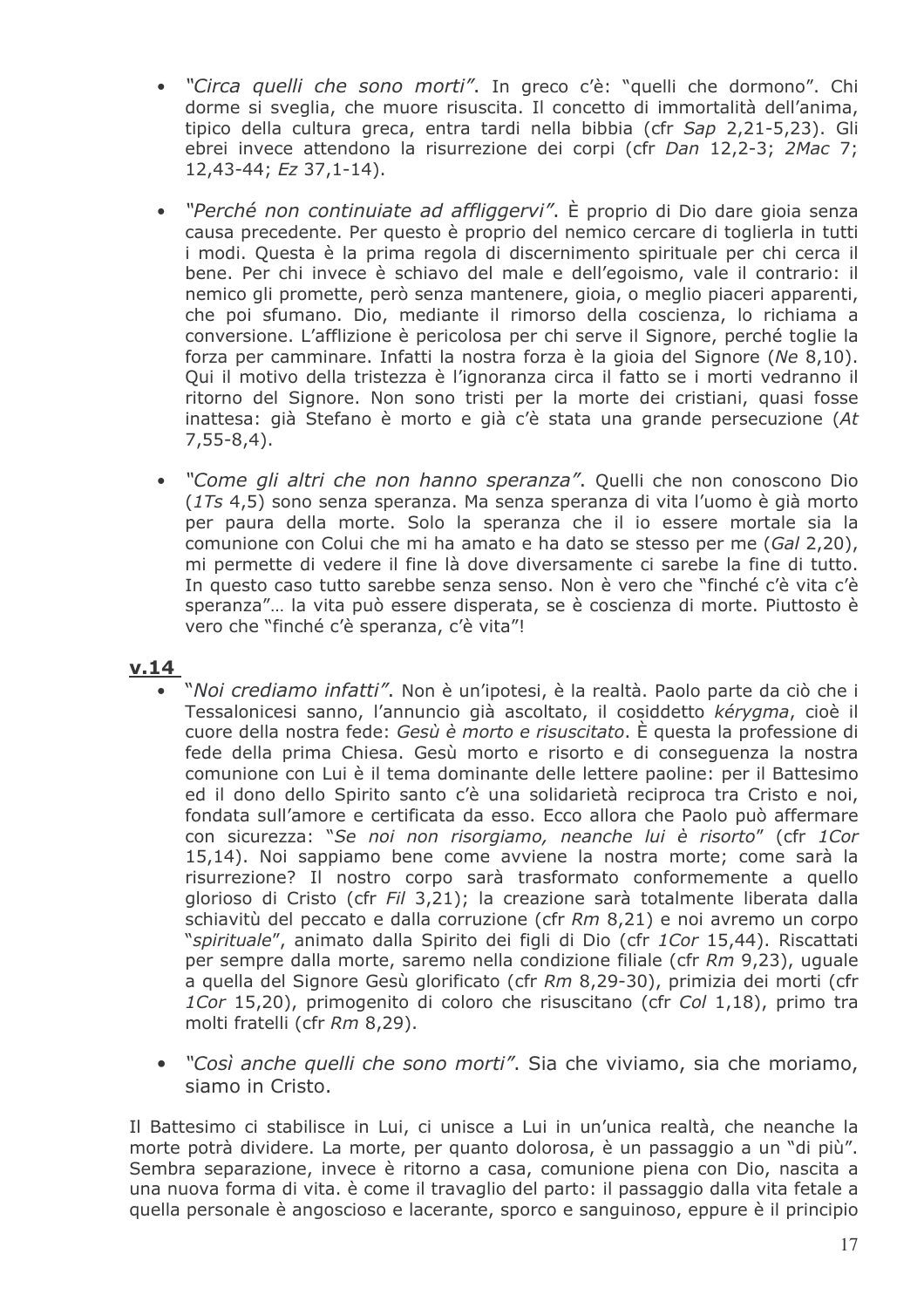di ogni bellezza e bontà. Nella prima nascita siamo gettati dal ventre materno nel mondo e nelle relazioni umane: nella seconda ci stacchiamo dal mondo e entriamo in Dio. Come nessuno si forma e nasce senza madre, così, misteriosamente, è sicuro che nessuno vive e soprattutto muore senza Dio. L'essere in Cristo è l'esperienza battesimale. Con Lui è già avvenuta la nostra morte, e avverrà anche la nostra resurrezione (cfr Rm 6.1-11). Nelle ultime lettere (cfr Ef 2.6; Col 2.12; 3.1-4) anche la risurrezione e la glorificazione sono viste come già realizzate e non solo future: in Lui siamo già con-risuscitati e con-seduti nella gloria, in modo reale, anche se ancora non svelato.

• "Dio li radunerà per mezzo di Gesù insieme con lui".

Dio, per mezzo di Gesù, condurrà i morti con Lui. Il Padre ci vuole figli. Fine della nostra storia è "essere messi con Gesù", il Figlio. In comunione con Lui diventiamo finalmente ciò che siamo: figli del Padre, con l'unico Spirito. Allora Dio sarà tutto in tutti (cfr 1Cor 15,28). La pienezza dei tempi è il compimento del disegno del Padre di ricapitolare in Cristo tutte le cose (cfr  $Ef(1,10)$ , perché tutto è stato creato per mezzo di Lui e in vista di Lui e tutto sussiste in Lui (cfr Col 1,15-17), è Lui la vita di tutto ciò che esiste (cfr Gv 1,3b-4a).

## $v.15$

- "Questo vi diciamo sulla parola del Signore". È una formula autoritativa. Paolo si riferisce all'insegnamento comune sulla fine del mondo (cfr per esempio Mc 13; Mt 24.30; Gv 6, 39-40), ma forse anche ad una rivelazione personale.
- "Noi che viviamo e saremo ancora in vita". Paolo pensa che il Signore  $\bullet$ possa tornare prima della sua morte? Non possiamo affermarlo con certezza, l'uso del "noi" può anche essere una forma retorica. Comunque, in contrapposizione con quelli che sono già morti in Cristo, ci siamo noi, i viventi, che ignoriamo il giorno della nostra morte e il giorno della sua venuta, per la quale cerchiamo di essere sempre preparati.
- "Per la venuta del Signore", "Marana-tha", vieni, Signore! È  $\bullet$ l'invocazione cristiana che chiude il Nuovo Testamento (cfr Ap 22.20). È la preghiera che ci accompagna all'inizio e alla fine dell'anno liturgico, quindi dovrebbe essere l'espressione che sintetizza le nostre preghiere. Ma il Signore verrà quando tutti lo desidereremo o quando tutti lo respingeremo? Sicuramente l'uomo desidera essere glorificato senza passare attraverso la morte (cfr 2Cor 5,1-5), ma così non avviene per noi, così non è avvenuto neppure per Lui. Per Cristo "era necessario" patire per entrare nella sua gloria (Lc 24.26); per noi è necessario attraversare molte tribolazioni per entrare nel regno di Dio" (At 14,22).
- "Non avremo alcun vantaggio su quelli che sono morti". Questo perché, come Paolo dirà al versetto successivo, i morti risorgeranno prima dell'incontro col Risorto.

## <u>v.16</u>

"Il Signore stesso, a un ordine, alla voce dell'arcangelo e al suono della tromba di Dio". L'ordine è la Parola di Dio Creatore; la voce e la tromba la diffondono. La voce dell'arcangelo è quella di Michele (cfr Ap 12.7; Gd 9). Tutta la rivelazione si riassume in questo evento finale, compimento della creazione e della salvezza.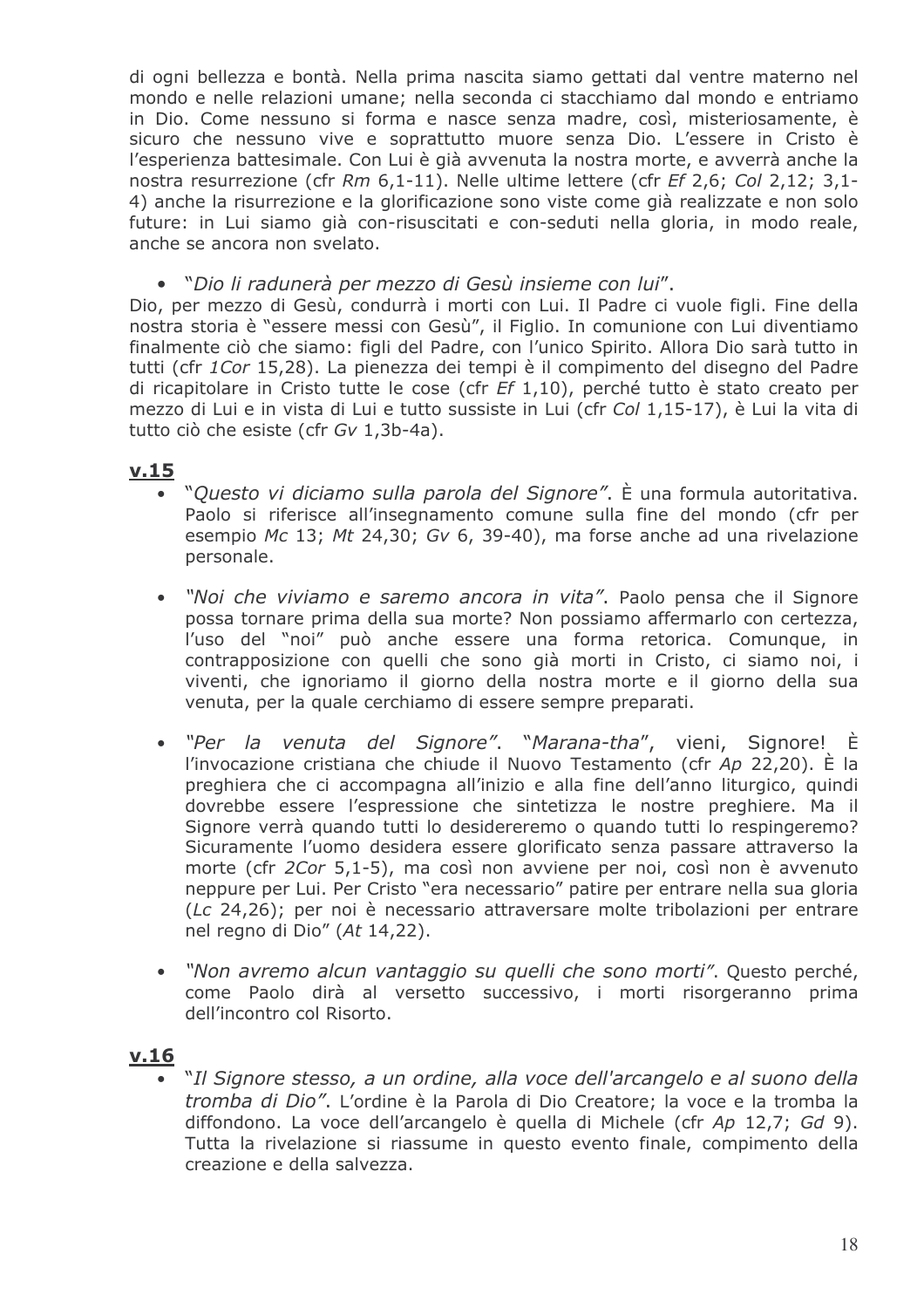- "Discenderà dal cielo". Il Signore scenderà di nuovo sulla terra. Fine della nostra storia non è la nostra ascesa, ma la sua discesa. La sua benignità viene incontro a tutti, vivi e morti, al suo passaggio stilla l'abbondanza (Sal 65,12); come il sole fa sbocciare i fiori dalla terra, così la sua discesa fa fiorire la vita dai sepolcri.
- "Prima risorgeranno i morti in Cristo". Questo "prima" è importante per i  $\bullet$ Tessalonicesi. Il ricongiungimento con Cristo che sale al cielo avviene dopo la risurrezione. La sua stessa discesa ci fa risorgere: la sua venuta ci dà la vita, perché è Lui la nostra vita.

### $V.17$

· "Quindi noi, i vivi, i superstiti, saremo rapiti insieme con loro tra le nuvole, per andare incontro al Signore nell'aria".

L'incontro con il Signore avviene dopo la risurrezione dei morti; ed è come essere sottratti alla morte. La salvezza è un atto dell'onnipotenza divina, che vince il male, con la forza dell'amore, che è la debolezza della croce. Anch'io dunque sarò strappato dalla mano della morte (cfr Sal 49,16) e sarò per sempre con il Signore. Le nuvole e l'aria sono un'espressione metaforica, per indicare il cielo, sede di Dio, poiché saremo portati alla comunione con il Signore in quella che è la nostra vera casa, cioè Dio stesso.

• "Così saremo sempre con il Signore".

Fine della nostra vita, termine del nostro essere discepoli di Cristo, è l'essere sempre in compagnia di Gesù. Dio è il "Dio con noi" e noi siamo noi stessi se siamo con Lui. L'uomo è relazione; la relazione che restituisce alla persona umana la sua pienezza è quella con il Signore, che ci permette di ritrovare ciò che siamo: immagine e somiglianza di Dio. L'uomo che non è unito a Dio è solitudine, separazione da sé e da tutto, inferno. Il dono seminato in noi con il Battesimo, che deve crescere per tutta la vita, fino alla sua pienezza, è proprio l'essere con Gesù. In comunione con il Figlio partecipo della vita del Padre e ho lo Spirito, che mi fa vivere una vita nuova e feconda nell'amore. Durante la nostra vita terrena sentiamo la sofferenza di un travaglio continuo, che porterà alla nascita dell'uomo nuovo e alla morte del vecchio, per vivere nello Spirito. Solo nella morte si compirà il Battesimo: pienamente immersi nella morte di Cristo, lo saremo anche nella gloria. La vita eterna è relazione e comunione tra tutti e col Signore.

## $v.18$

"Confortatevi dunque a vicenda con queste parole". La certezza di questo incontro, a cui tutti parteciperemo, è la nostra gioia e consolazione. La tristezza che viene dall'ignoranza è vinta dalla parola che ci illumina e ci dà la gioia di conoscere la nostra destinazione comune.

Al momento della fine della storia, sia che siamo ancora in vita, sia che siamo già morti a questa vita, abbiamo una sorte comune che ci attende: essere per sempre con il Signore. Fin d'ora il cammino di santità a cui siamo chiamati ci pone nell'orizzonte della nostra destinazione definitiva, che è l'appartenenza a Dio, la vita di comunione con Lui. Il nostro "essere con Lui" è la fine ed il fine del mondo, poiché Egli ha messo in moto l'universo e la storia per "essere con noi": è l'Emmanuele, il "Dio con noi"! Il nostro presente è qualificato da questo futuro, come il cammino dalla sua meta.